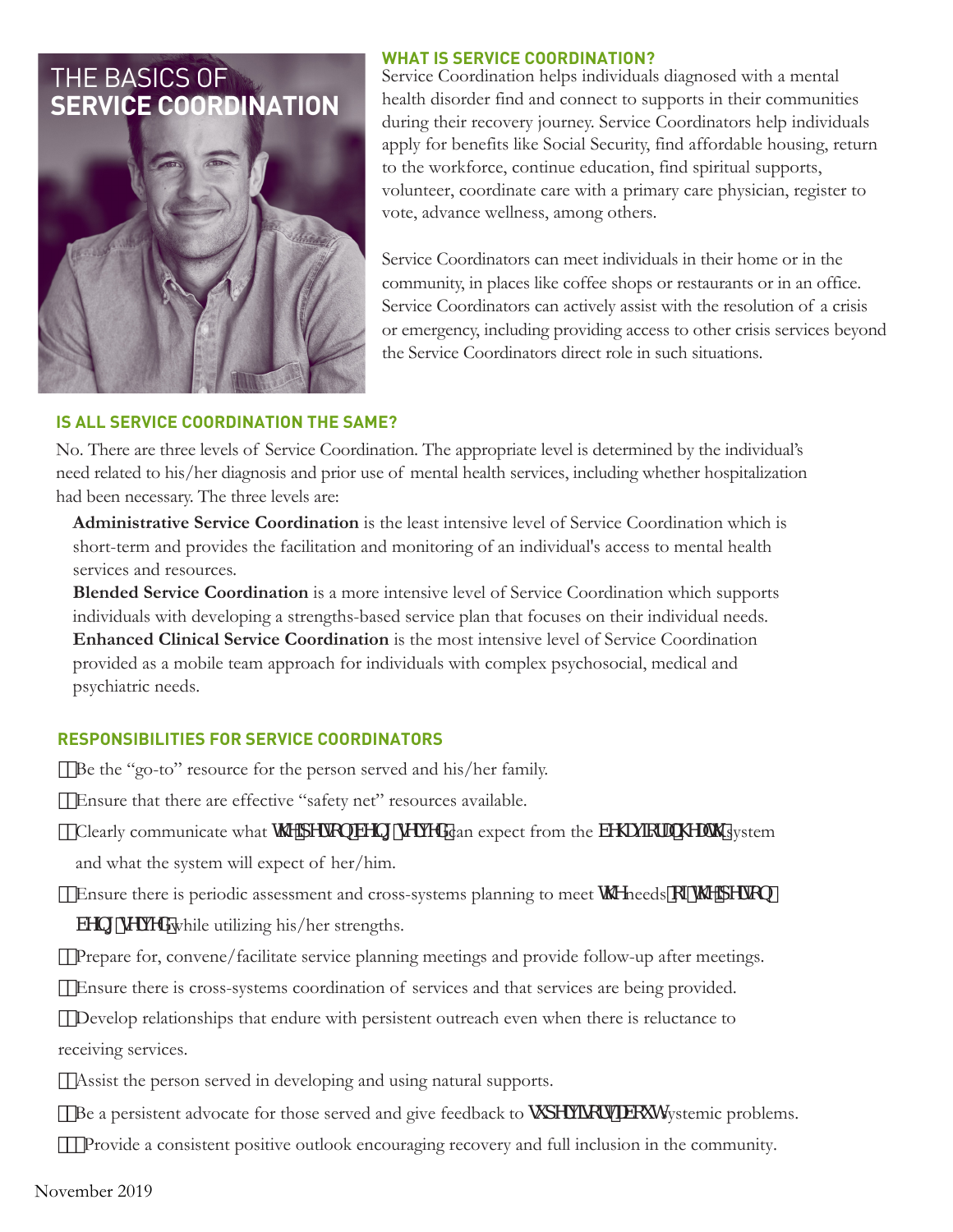#### **ROLE OF SERVICE COORDINATORS**

- » Assessment of the person's strengths, needs and desires
- » Assisting persons in choosing their goals
- » Developing a cross-system plan to reach these goals
- » Convene and facilitate cross-program/system planning
- » Support the person served in his/her journey of recovery
- » Document achievements and outcomes with the person served

#### **DISPELLING MYTHS ABOUT SERVICE COORDINATORS**

#### **Service Coordinators provide transportation. False.**

Service Coordinators do not provide shuttle service. Service Coordinators do help the person served to find transportation by helping him/her: apply for Access, obtain a bus pass, understand how to use public transit and arrange ride-sharing with other individuals.

#### **Service Coordinators just follow through on other professionals' recommendations. False.**

Service Coordinators take a direct role in the recovery journey of the people they serve.

Initial involvement: In order to develop an appropriate service plan, Service Coordinators conduct collaborative assessments of strengths and needs of the person served, facilitate service planning meetings and collaborate with the person served to develop the service plan.

Ongoing involvement: In order to support the person served in his/her recovery, Service Coordinators serve as recovery coaches, providing motivation to assist the individuals to begin and continue their recovery journey. They coordinate across providers/programs to ensure a close working team around the person served. Service Coordinators advocate to help people advocate for themselves and promote larger system changes, and they evaluate the services being provided to ensure the services meet the needs of the person served.

#### **Service Coordinators are not knowledgeable about mental illness, addictions or human development. False.**

- » All new service coordinators attend five days of intensive training within the first two months of being hired.
- » All new service coordinators are mentored by an experienced Mentor for their first six months on the job.
- » All service coordinators annually attend advanced training.
- » Training covers behavioral health diagnoses, medications, side effects, recovery, community resources, convening/facilitating service planning meetings, and assessing needs and strengths.

#### **WHO IS ELIGIBLE TO RECEIVE ADMINISTRATIVE SERVICE COORDINATION?**

Anyone with a diagnosed mental illness who is seeking mental health services and who needs only occasional assistance with accessing supports and services is eligible for Administrative Service Coordination.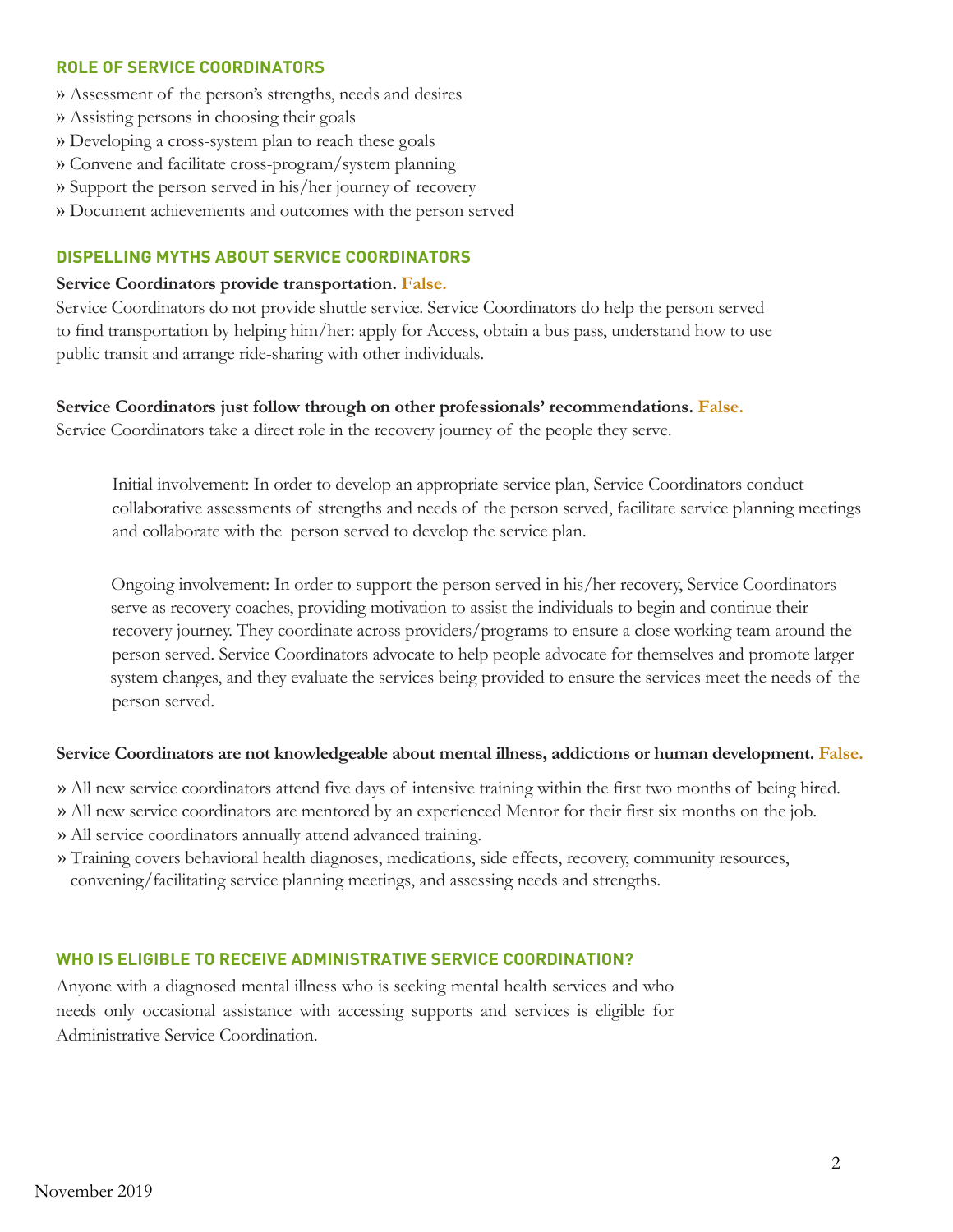## **WHO IS ELIGIBLE TO RECEIVE BLENDED SERVICE COORDINATION?**

Individuals whose current condition meets specific criteria related to a mental health diagnosis, treatment involvement and level of functioning *and* for whom this level of care is considered a medical necessity, are eligible for Blended Service Coordination. These are individuals whose challenges require more frequent and continuous support. Blended Service Coordination is available around-the-clock in crisis situations.

# **WHAT IS EXPECTED OF THE PROGRAMS THAT REFER TO SERVICE COORDINATION?**

Programs that refer to Service Coordination are expected to establish and maintain a partner relationship with the Service Coordinator by:

- » Inviting the Service Coordinator to:
	- Service-planning meetings to jointly develop a recovery plan
	- Service-plan review meetings to discuss the person's recovery;
- » Keeping the Service Coordinator updated on all significant changes in both the life of the individual and his/her service plan;
- » Alerting the Service Coordinator in advance of any new or canceled appointments; and
- » Assisting the Service Coordinator to gain access to the unit. (For inpatient providers.)
- » Collaborating with the Service Coordinator on aftercare plans. (For inpatient providers.)

#### **HOW LONG DOES BLENDED SERVICE COORDINATION LAST?**

The duration of a particular person's Blended Service Coordination depends on the person's needs. The goal of each Service Coordinator, however, is to help an individual take an increasingly active role in his/her recovery journey. For that reason, Service Coordination is not expected to be a long-term service.

## **WHAT SERVICES DO BLENDED SERVICE COORDINATORS PROVIDE?**

**Assessing** the needs and strengths of each person-served, based on her/his input.

**Service Planning** to help each person organize all the different services s/he wants or needs to have a successful life in the community of their choice.

**Linking** each person served and his/her family to services/supports that are convenient and effective and that can help lead to positive changes.

**Coordinating** communication between different programs so there is a close working team.

**Evaluating/Monitoring** the different programs to ensure that they are consistently working with each person served toward achieving goals and addressing identified needs.

**Advocating** on behalf of each person served to get the services needed while removing barriers and protecting rights.

### **WHO PROVIDES SERVICE COORDINATION?**

Service Coordination is the work of trained professionals with at least a college education and experience in the behavioral health field who are committed to helping individuals succeed.